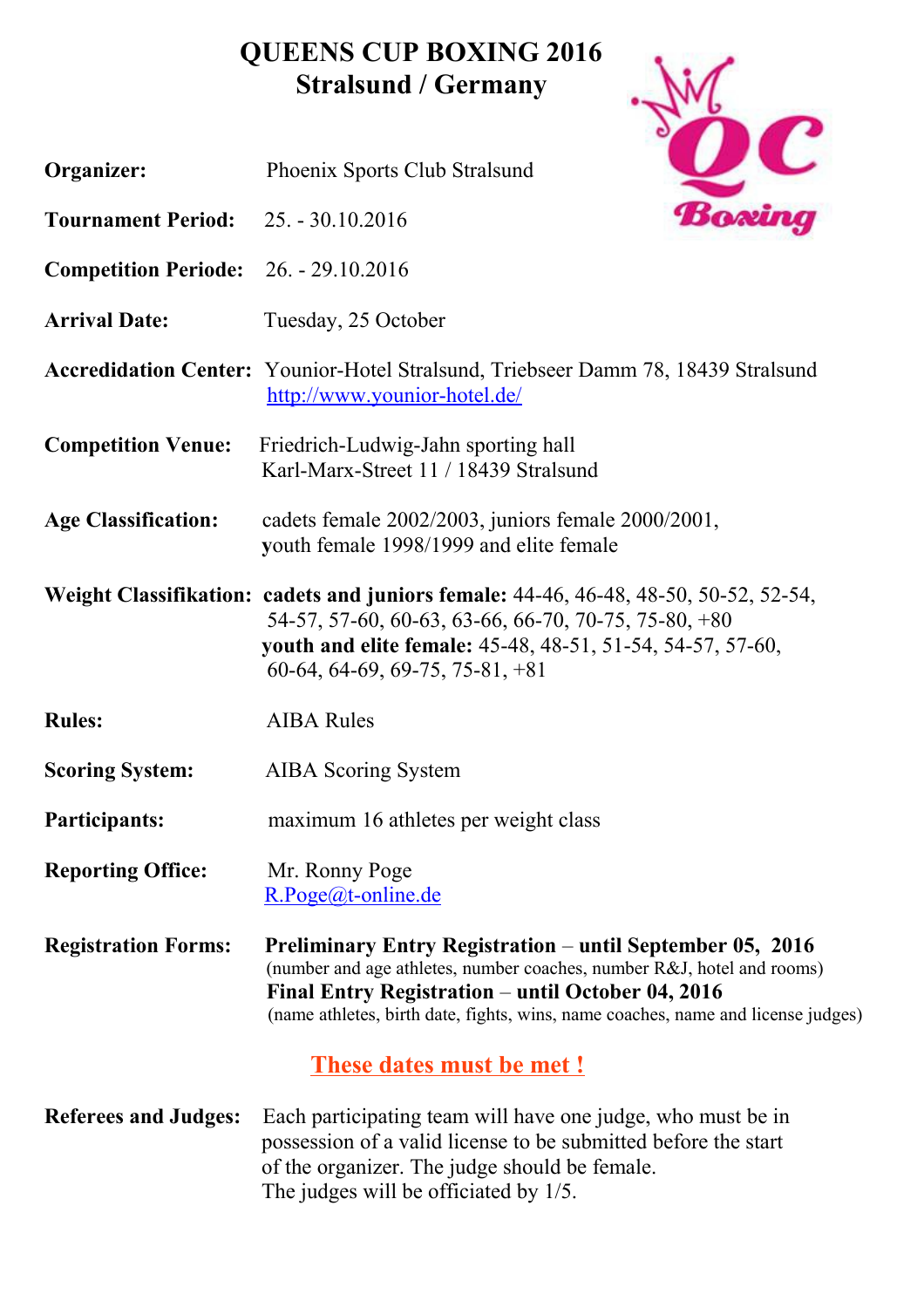| <b>Accommodation:</b> | The LOC will offer three Hotels for the accommodation    |  |  |
|-----------------------|----------------------------------------------------------|--|--|
|                       | during the tournament, including 3 meals per day.        |  |  |
|                       | The booking of the hotels is performed by the organizer. |  |  |

#### **Younior-Hotel Stralsund**

accommodation in dormitory (4-8 person per room, no single rooms and no double rooms) Price for one person per night =  $40 \text{ } \in$ Total Amount for one person for 5 nights =  $200,00 \in$ 

#### **InterCityHotel Stralsund\*\*\***

 accommodation in douple room Price for one person per night in double room =  $62 \text{ } \in$ Total Amount for one person in double room for 5 nights =  $310 \text{ } \in$ 

Price for one person per night in single room =  $77 \text{ } \in$ Total Amount for one person in double room for 5 nights =  $385 \in$ 

#### **arcona Baltic Hotel Stralsund\*\*\*\***

 accommodation in douple room Price for one person per night in double room =  $72 \text{ } \in$ Total Amount for one person in douple room for 5 nights =  $360 \text{ } \in$ 

Price for one person per night in single room =  $92 \text{ } \in$ Total Amount for one person in single for 5 nights =  $460 \in$ 

**Transportation:** The airport transfer costs  $50.00 \in \text{per person}$ . The price include the ride from the airport Berlin Tegel to Stralsund and for the ride from Stralsund back to the airport Berlin Tegel.

### **The teams must the complete price paid until October 16 into the account:**

Bank owner: **Phoenix Sportverein Stralsund** IBAN: **DE54130910540101054600** BIC: **GENODEF1HST** Name of the Bank: **Pommersche Volksbank** Reason for payment: **Queens Cup Boxing / Country**  (please write for which country will be the payment)

**Honors:** Medals will be for each of the winners (1., 2., 3.) Trophies for the best technician and combative best performance. The best team receive a team trophy.